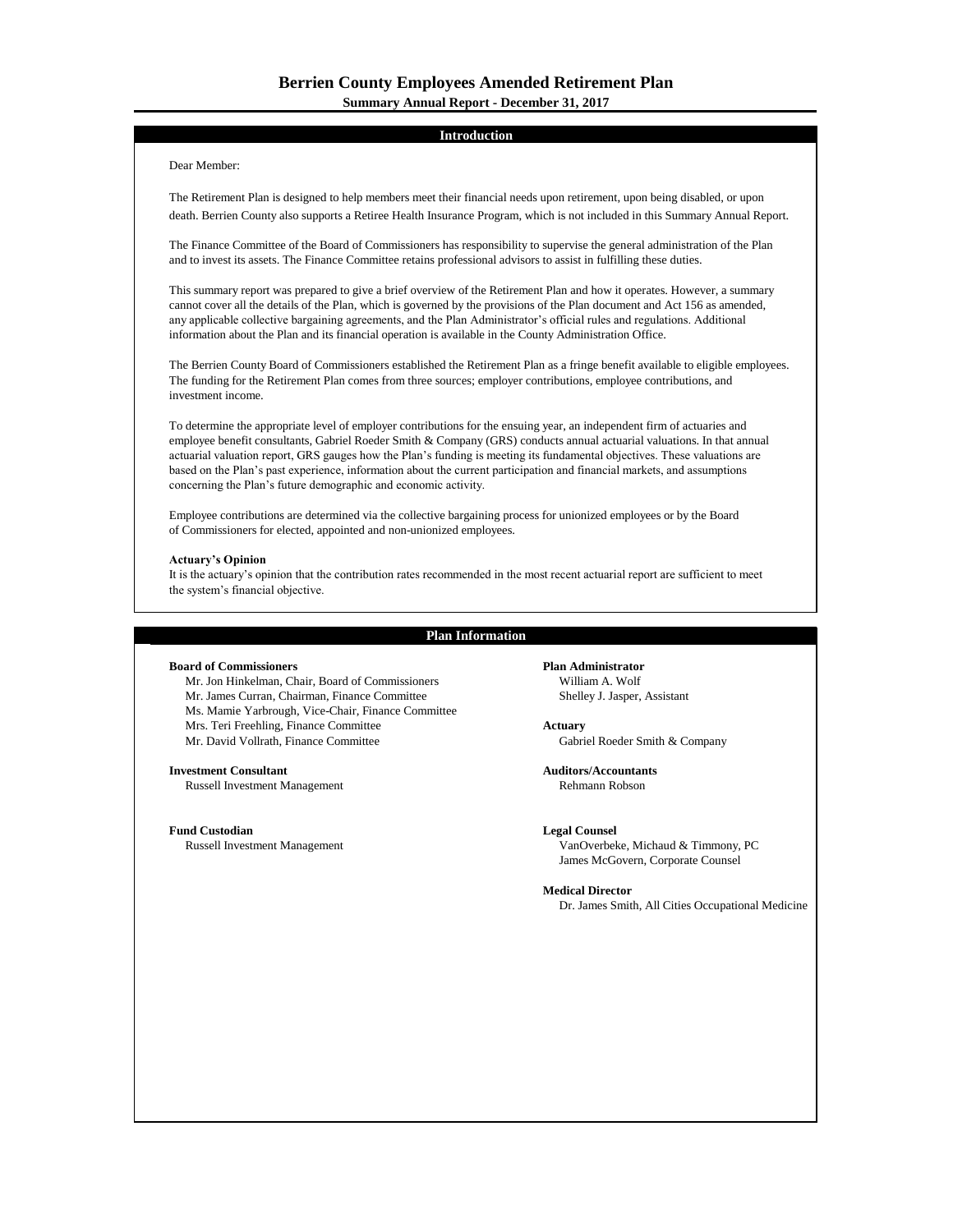**Summary Annual Report - December 31, 2017**

# **Asset and Investment Information**

| <b>Changes in Plan Net Assets</b>            |               | <b>Average Annual Market Rate of Return</b>    |              |  |
|----------------------------------------------|---------------|------------------------------------------------|--------------|--|
|                                              |               | Period Ending December 31, 2017                |              |  |
|                                              | 2017          | 1 Year                                         | 14.70%       |  |
| Additions:                                   |               | 3 Years                                        | 7.13%        |  |
| Contributions                                |               | 5 Years                                        | 10.12%       |  |
| Employer                                     | \$7,727,057   | 7 Years                                        | 9.06%        |  |
| Plan members                                 | 2,932,497     | 10 Years                                       | 6.65%        |  |
| Total                                        | 10,659,554    |                                                |              |  |
| Investment Income                            | 23,193,909    |                                                |              |  |
| <b>Total Additions</b>                       | 33,853,463    | <b>Detailed Expenses</b>                       |              |  |
|                                              |               | Administrative                                 | \$86,025     |  |
| Deductions:                                  |               | Investment                                     | 625.361      |  |
| <b>Benefits Paid</b>                         | \$13,275,911  | Professional                                   | $\mathbf{0}$ |  |
| Refund of Contributions                      | 532.329       |                                                |              |  |
| <b>Health Premiums</b>                       | 0             | <b>Projected Expenses for Next Fiscal Year</b> |              |  |
| <b>Total Deductions</b>                      | 13,808,240    | Administrative                                 | \$90,000     |  |
|                                              |               | Investment                                     | 750,000      |  |
| Net Increase                                 |               | Professional                                   | 70,000       |  |
| Net assets held in Trust Fund at Fair Value: |               |                                                |              |  |
| Beginning of year                            | \$184,785,585 |                                                |              |  |
| End of year                                  | 208,625,593   |                                                |              |  |
| <b>Actuarial Value of Assets</b>             | \$204,857,669 |                                                |              |  |

# **Actuarial Information**

| <b>Funded Status - Pension Benefits</b>                     |                   |                              | <b>Funded Status - Retiree Health Care</b>                                             |             |              |  |  |  |
|-------------------------------------------------------------|-------------------|------------------------------|----------------------------------------------------------------------------------------|-------------|--------------|--|--|--|
| <b>Actuarial Accrued Liabilities</b>                        | \$242,916,847     |                              | <b>Actuarial Accrued Liabilities</b>                                                   |             | \$70,407,341 |  |  |  |
| <b>Actuarial Value of Assets</b>                            | 169,857,191       |                              | <b>Actuarial Value of Assets</b>                                                       |             | 35,000,478   |  |  |  |
| Percent Funded                                              | 69.9%             |                              | Percent Funded                                                                         |             | 49.7%        |  |  |  |
| Contributions for the Fiscal Year Beginning January 1, 2019 |                   |                              |                                                                                        |             |              |  |  |  |
|                                                             | <b>Courthouse</b> | <b>Sheriffs</b>              | <b>Riverwood</b>                                                                       | Road        | <b>Total</b> |  |  |  |
| <b>Valuation Payroll</b>                                    | \$22,118,720      | \$11,083,210                 | \$9,319,756                                                                            | \$3,281,280 | \$45,802,966 |  |  |  |
| <b>Employer Normal Cost</b>                                 | 4.79%             | 9.96%                        | 4.35%                                                                                  | 4.23%       |              |  |  |  |
| <b>Total Employer Contribution</b>                          | 12.54%            | 28.95%                       | 6.35%                                                                                  | 16.99%      |              |  |  |  |
| <b>Employee Contribution</b>                                | 5.96%             | 8.21%                        | 4.70%                                                                                  | 6.00%       |              |  |  |  |
| <b>Employer Retiree Health</b>                              |                   |                              |                                                                                        |             |              |  |  |  |
| Contribution                                                | 8.30%             | 32.25%                       | 0.00%                                                                                  | 5.82%       | 13.49%       |  |  |  |
| Annual Required Pension Contribution for December 31, 2017  |                   |                              | \$7,727,057                                                                            |             |              |  |  |  |
| <b>Actual Employer Pension Contribution</b>                 |                   | \$7,727,057                  |                                                                                        |             |              |  |  |  |
| <b>Percent Contributed</b>                                  |                   |                              | 100%                                                                                   |             |              |  |  |  |
| <b>Plan Membership</b>                                      |                   | <b>Actuarial Assumptions</b> |                                                                                        |             |              |  |  |  |
| <b>Active Member</b>                                        |                   |                              | Assumed Rate of Investment Return                                                      |             |              |  |  |  |
| Count                                                       | 894               |                              | 7.5%                                                                                   |             |              |  |  |  |
| Payroll                                                     | \$45,802,966      |                              |                                                                                        |             |              |  |  |  |
| Retirees/Beneficiaries                                      |                   |                              | Assumed Rate of Long-term Wage Inflation                                               |             |              |  |  |  |
| Count                                                       | 685               |                              | 3.25%                                                                                  |             |              |  |  |  |
| <b>Total Annual Benefits</b>                                | \$13,455,178      |                              |                                                                                        |             |              |  |  |  |
| Average Annual Benefit                                      | \$19,643          |                              | Smoothing Method for Actuarial Value of Assets                                         |             |              |  |  |  |
| Deferred Vested Members                                     |                   |                              | 5-year smoothed market                                                                 |             |              |  |  |  |
| Count                                                       | 65                |                              |                                                                                        |             |              |  |  |  |
| <b>Total Annual Benefits</b>                                | \$709,889         |                              | Amortization Method and Period<br>28-year closed period switching to 20-year perpetual |             |              |  |  |  |
|                                                             |                   |                              |                                                                                        |             |              |  |  |  |
|                                                             |                   |                              | level percent of pay for pension                                                       |             |              |  |  |  |
|                                                             |                   |                              | 26-year closed level dollar for retiree health                                         |             |              |  |  |  |
|                                                             |                   |                              | (13.7 years for Riverwood)                                                             |             |              |  |  |  |
|                                                             |                   |                              | <b>Actuarial Cost Method</b>                                                           |             |              |  |  |  |
|                                                             |                   |                              | Entry age actuarial cost method                                                        |             |              |  |  |  |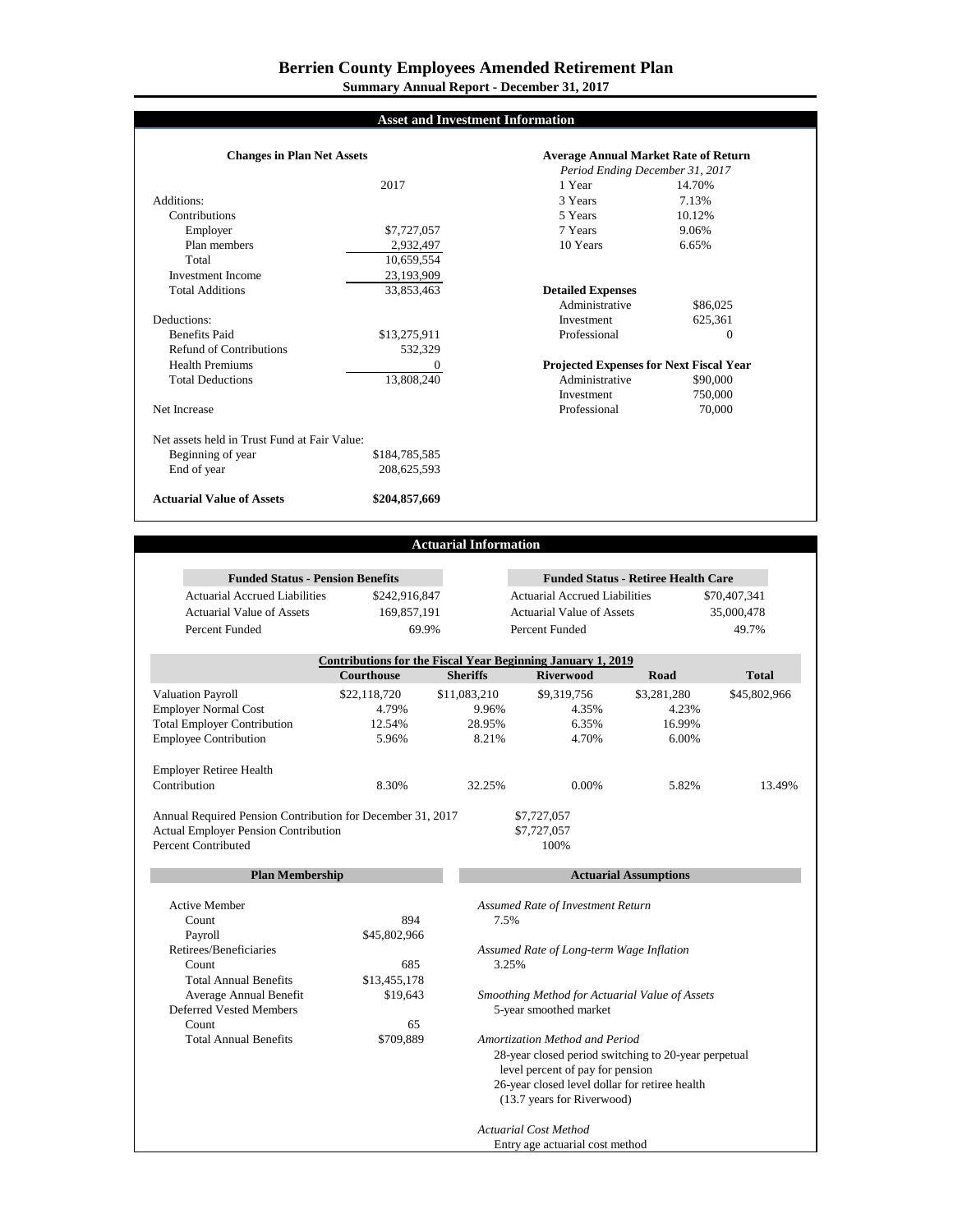**Regular Retirement –** Eligibility Sheriff Department and Public Safety Dispatch Department: Any age with 25 or more years of service, or age 60 with 5 years of service. Probate Court AFSCME: Age 55 with 25 or more years of service, or age 60 with 5 years of service. Rule of 80 for AFSCME members only. Courthouse Elected, Appointed, Non-bargaining members, Courthouse Teamsters: Age 60 with 5 years of service, or Rule of 80. All other Courthouse members: Age 60 with 5 years of service. Riverwood members: Age 60 with 5 years of service; or Rule of 80, or 30 or more years of service. Road Commission: Age 60 with 8 years of service or Rule of 80. *NOTE:* Depending on hire date, certain groups of employees are vested at 10 years. Please contact the Personnel Department to inquire if you fall into this category. **Regular Retirement** – Annual Amount Riverwood Teamster members: Benefit to Social Security age equals total service times 2.2% of FAE. Benefit after Social Security age equals total service times 1.7% of FAE. Courthouse Appointed and Non-Bargaining Unit members, FOPLC – Civilian Unit, Courthouse Teamsters, Riverwood: Non-Bargaining members: Lifetime Benefit equals total service times 2.2% of FAE. Lifetime Benefit equals total service times 2.2% of FAE. Courthouse Elected: Benefit to Social Security age equals total service times 2.2% of FAE. Benefit after Social Security age equals total service times 1.9% of FAE. Courthouse Probate Court AFSCME General Bargaining Unit: Lifetime benefit equals total service times 2.0% of FAE. Road Commission members: Lifetime benefit equals total service times 2.0% of FAE. Sheriff POLC, POLC Command Unit, Dispatch and Dispatch Supervisors: Lifetime benefit equals total service times 2.8% of FAE (capped at 75%). Dispatch and Dispatch Supervisors hired after 1/1/2013: Lifetime benefit equals total service times 2.2% of FAE. **Type of Final Average Earnings (FAE) –** Highest 5 consecutive years, POLC Command Unit is highest 3 consecutive years. **Early Retirement** (reduction for age): Eligibility: Age 55 with 5 years of service (8 years for Road Commission), or 25 years of service regardless of age. Some members, depending on hire date, may have to reach 10 years of service before being eligible for this benefit. Annual Amount: Same as regular retirement benefit but actuarially reduced for commencement before regular retirement age. **Deferred Retirement (vested benefit):** Eligibility: 5 years of service (8 years for Road Commission). Payable at age 60 (full benefits, or upon attainment of age 55 (reduced benefits - full benefits for Sheriff, Bailiff, or Probate court AFSCME members with 25 years of service). Some members, depending on hire date, may have to reach 10 years of service before being eligible for this benefit. Annual Amount: Same as regular retirement but based upon service and FAE at termination. **Disability Retirement:** Eligibility: **Brief Summary of Benefit Provisions**

10 years of service.

### Annual Amount:

Computed as regular retirement benefit, but actuarially reduced for commencement before regular retirement age.